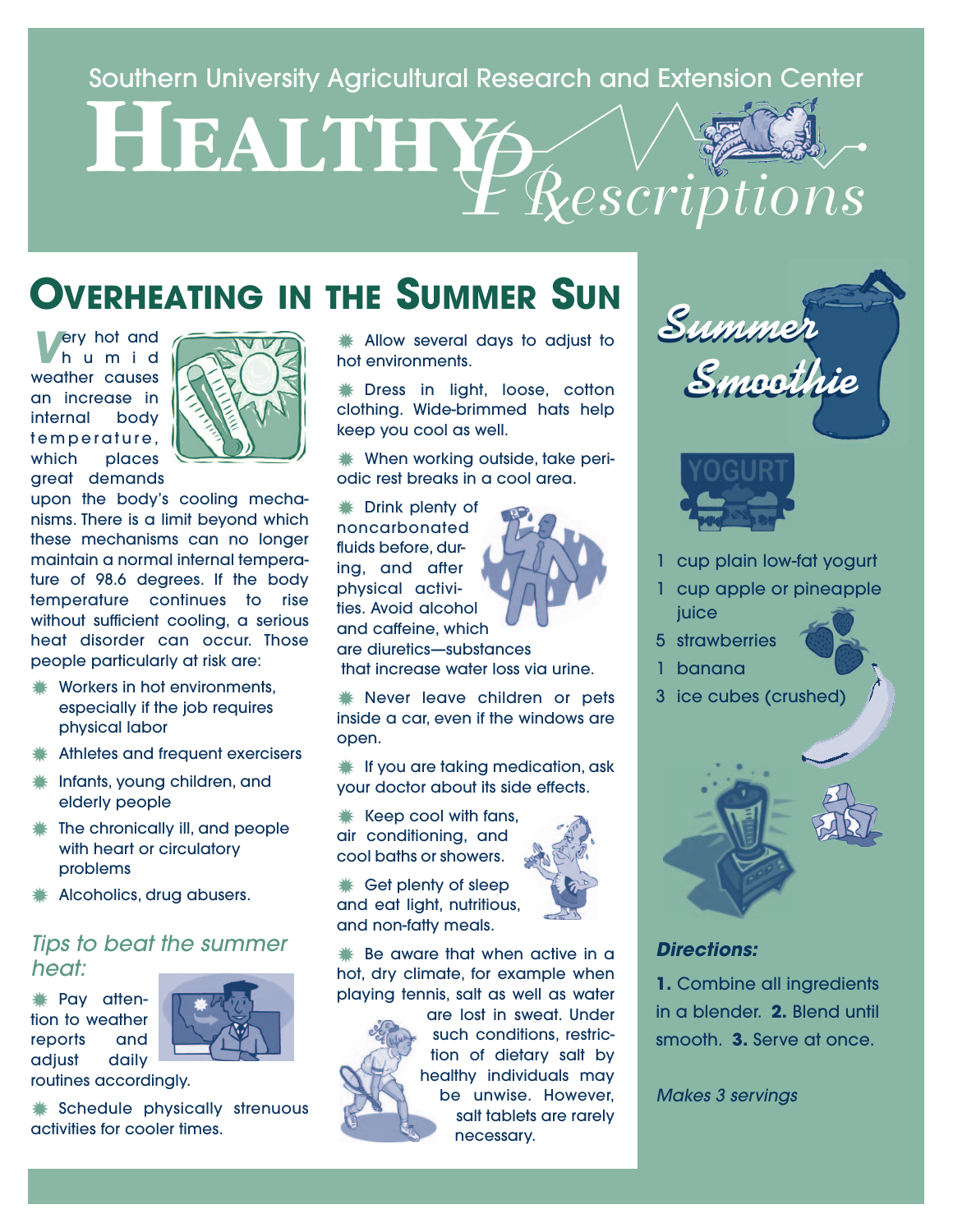### **Backpacks,** continued from page 3

possible, then go back outside to play, to cut down the amount of time you're carrying a heavy load.

• Don't put off homework. Have you ever had a book report due that you let go until the last minute? Did that



mean you had to lug home a backpack full of heavy library books? Try doing a little bit of homework each night so your bag won't be overflowing with books.

When you follow the backpack rules, you'll be doing your back a favor and even saving yourself from some pain!

### Back to school blues

Lots of kids feel nervous or even scared on the first day of school because of all the new things: new teachers, new friends, and maybe even a new school. Luckily, these "new" worries only stick around for a

### **2003 NATIONAL HEALTH AND NUTRITION OBSERVANCES**

### **July**

Eye Injury Prevention Month Hemocbromatosis Screening Awareness Month International Group B Strep Awareness Month Light the Night for Sight Month National Therapeutic Recreation Week **(14th-18th)** Fireworks Safety Month **(June 1st-July 4th)**

### **August**

Amblyopia Awareness Month Cataract Awareness Month National Immunization Awareness Month (NIAM) National Minority Donor Awareness Day **(1st)** Psoriasis Awareness Month Spinal Muscular Atrophy Awareness Month World Breastfeeding Week **(1st-7th)**

little while. You can beat the back to school blues by knowing what to expect.

### Back to School Tips

• Get enough sleep so you will be able to stay awake in class.



• Eat a balanced breakfast to give you the energy you will need.

• Try to go to school with a positive attitude every day (although it's OK to have a blue funk sometimes).

• Give school your best effort.

• Develop good work habits. That means writing down your assignments and turning in your homework on time.

• Take your time with assignments in and out of the classroom, If you don't understand something, ask

the teacher.

• Keep a sense of humor.





E N T E

### **Resources/References:**

The American Council on Science & Health: www.acsh.org National Safety Council: www.nsc.org KidsHealth: http://kidshealth.org

### www.bottledwater.org

For additional resources contact, the **Southern University Agricultural Research and Extension Center** at (225) 771-2242.

Southern University Agricultural Research and Extension Center, an entity of the Southern University System, Leodrey Williams, Chancellor, Leon R. Tarver II, System President, S. Albert Gilliam, Chairman, Board of Supervisors. It is issued in furtherance of the Cooperative Extension Work Act of December 1971, and the Agricultural Research Program, in cooperation with the U. S. Department of Agriculture. All educational programs conducted by the SU Agricultural Research and Extension Center are provided to all persons regardless of race, national origin, or disability. 1,500 copies of this publication were printed at a cost of \$803.71

© SUAREC Office of Technology Services • pub.40 •1.5M • 8/03

**SU Agricultural Research and Extension Center c/o Healthy Prescriptions** Post Office Box 10010

Baton Rouge, Louisiana 70813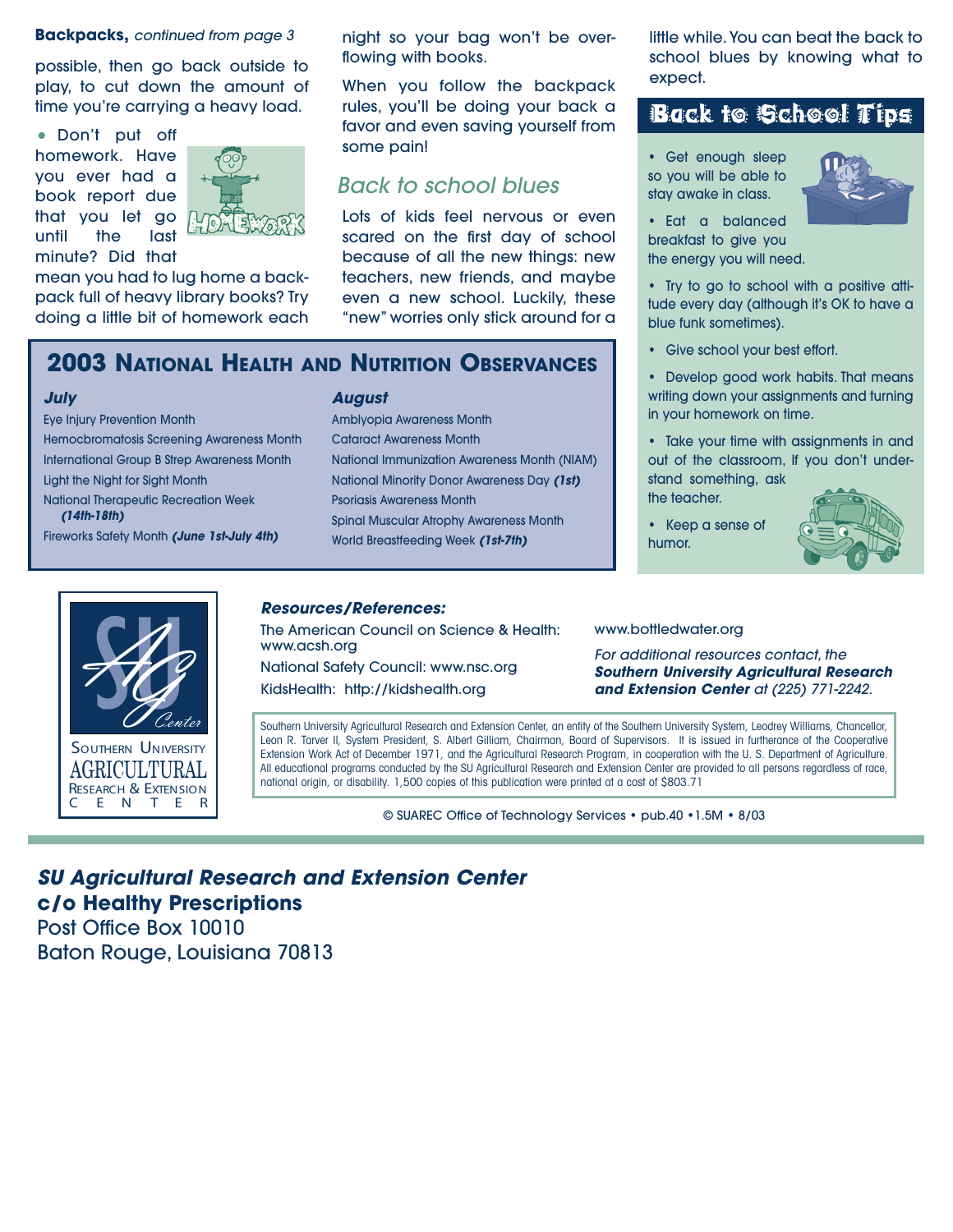Southern University Agricultural Research and Extension Center

# **HEALTHY** *PRescriptions*

### **HEALTH AND SAFETY TIPS FOR SUMMER**

### **SKIN PROTECTION**

**Sunbathing is a favorite summer**<br> **S**unday to the some some some  $\frac{1}{2}$ 

**D**activity some However, this activity can put you at risk of getting sunburned. It is now thought that the longterm effect of severe sunburn may be an in-



creased likelihood of various types of skin cancer. Therefore, protecting yourself from the sun has long-term benefits. Protecting your skin from the sun can help prevent premature aging of the skin and reduce your risk of skin cancers, including the serious skin cancer, melanoma.

Melanoma is a dark-colored malignant mole or tumor. Some melanomas and superficial skin cancers have been linked to overexposure to sunlight.

To reduce your risk of cancer, as well as prevent sunburn, remember that moderation is the key to sun exposure, along with some well-planned protection against the sun's ultraviolet (UV) rays. There are two types of UV radiation: UVA

### **JULY/AUGUST 2003**

Healthy Prescriptions is a bi-monthly newsletter published by the Southern University Agricultural Research and Extension Center. The newsletter is compiled by **Shantell Smith Jones**, Assistant Specialist—Health and **De'Shoin York Friendship**, Assistant Specialist—Nutrition. Design and Layout by **Donna Charles Badon**, Creative/Graphics Specialist.

and UVB. Both are components of sunlight that damage the skin. The UVB radiation is responsible for the burning effect of sunlight and contributes to cellular changes in skin that can lead to cancer. UVA, which once was thought to be harmless tanning rays, now is also implicated in the development of skin cancer.

Therefore, it is important to use a good sunscreen with high Sun Protection Factor (SPF) ratings. SPF ratings are multipliers of the



skin's exposure time before burning. For example, an SPF of 5 means that a person can stay in the sunlight without burning five times longer than he/she could without sunscreen. Keep in mind that the SPF rating system was developed to protect against sunburn typically caused by UV B radiation. There is no rating system yet for UVA.

An SPF of 15 or above is recommended. The sunscreen should be applied 15 to 30 minutes before going outdoors, and reapplied after swimming or engaging in vigorous physical activity. Please remember that cocoa butter, baby oil, and mineral oil are not sunscreens and do not protect you from the sun's rays.

In addition, be sure to tune in to your local weather channel to get advance notice of how intense the sun will be in your area — the UV index. The index ranges from 0-10, with 10 being the most intense. The higher the index, the more important sunscreen use will be.

Also, remember that the sun's rays are most intense (at any index level) between 10 a.m. and 4 p.m., so plan exposure accordingly.

A few medicines can cause photosensitivity, making you more susceptible to the sun's



ultraviolet light; therefore, you are more likely to get sunburn. Examples of such compounds include some acne medications, oral contraceptives containing estrogen, tetracyclines and sulfa drugs. Your doctor or pharmacist can inform you if a prescription drug is likely to cause this problem.

### **EYE PROTECTION**

**Sunglasses should not be used only as<br>a fashion accessory. Exotic lens** colors may be stylish, but for real protection, the best choice for lens color is plain gray, with green as a second choice. Sunglasses actually provide protection for your eyes on sunny days. They should block 99 to 100 percent of UVA and UVB radiation and should be labeled as doing so. Over-exposure of eyes to ultraviolet radiation increases the risk of cataract formation. Sunglasses should not be worn at night. If you find it too

inconvenient to remove them at night, or when indoors, you may want to try light sensitive or photochromic lenses, which darken and lighten automatically in response to changes in lighting.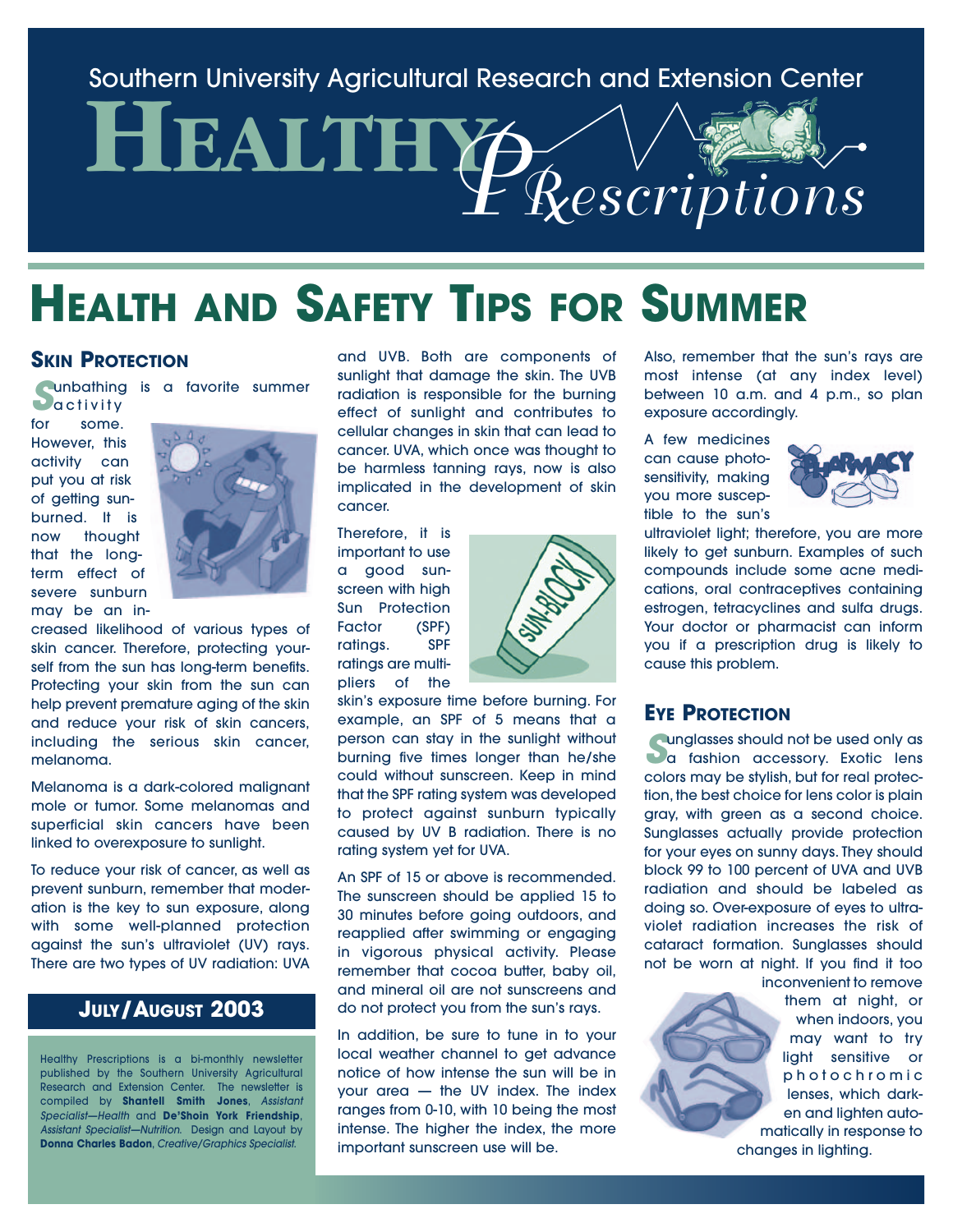### **Safety in and on the Water**



**For many of us, summer would not<br>be summer without swimming** and water sports. These activities, however, can lead to tragedy if you are unfamiliar with water safety precautions. Each year approximately 7,000 people drown in the United States, and most of these deaths could have been prevented. Following are some of the most basic precautions that can keep you from becoming a statistic.

### Tips for safe swimming and diving

• Learn to swim and dive well enough so you can survive in the water in an emergency.



• Do not swim in unsupervised areas.

• Do not swim or dive alone or when the only other people in the water are non-swimmers. Their presence might seem reassuring, but they would be of little help in an emergency.

• Do not swim or dive if you have been drinking alcoholic beverages. Alcohol is the underlying

cause of many drownings and other accidents because it impairs both judgment and coordination.

• Stay out of the water during electrical storms.

• Do not dive into shallow or unfamiliar waters. A resulting neck injury can lead to paralysis.

• Stay a safe distance away from diving boards, platforms, and floats.



### Safety tips for ponds and swimming holes

• Mark off safe swimming areas with buoyed lines.

• Remove underwater debris, such as bottles and cans, from swimming areas.

• Do not use areas near steeply sloping banks for swimming.

• Post warning signs in dangerous areas where people should not swim.



• Have the water checked for chemical and sanitary quality and approved by the local health department.

• Make sure that floats, divina boards, piers, and similar structures are well built and securely anchored in place.

• Post emergency instructions,

emergency telephone numbers, and rules for the swimming area.



### **"DON'T FORGET THE WATER"**

*by De'Shoin York Friendship* Nutrition Specialist

**Keeping children properly<br>
hydrated during the summer** months is very important to their overall health. The following are "Do's and Don'ts" for keeping children hydrated.

### **Do's**

• Drink at least 8 glasses of water a day to remain hydrated. Encourage your kids to do the same, active children lose 2 or more quarts of water daily so their bodies need to be continuously replenished.



• Drink 8-10 oz. of water every 15 minutes during a run and another 10-12 oz. immediately following your workout. An athlete can lose from 6-10 pounds, almost all of it water, during a 10K race in hot weather.

• Have your child take water breaks every 15-20 minutes while playing outside or participating in a sports activity. Get your kids in the habit of always carrying cold water in their beverage holder when they go for a bike ride.

• When packing your car for a weekend trip, don't forget to include

water in the cooler. Freeze a partially full bottle of water the night before a trip and fill it with more bottled water before



you leave and you'll have instant chilled water all day long.

### **Don'ts**

• Don't overdo it. Take time throughout the day for a glass of water whether or not you feel you need it. If you wait until you feel thirsty, you're already experiencing the signs of dehydration.

• Don't substitute soda or juice as a proper beverage to prevent dehydration. Most sodas contain sugar and caffeine which may speed up dehydration.



• Don't drink surface water from lakes, rivers or pools. This water is often untreated and could contain harmful contaminants.

• Don't expect the coach or other adult supervisors to provide the beversee **Safety**, page 3 | ages for your child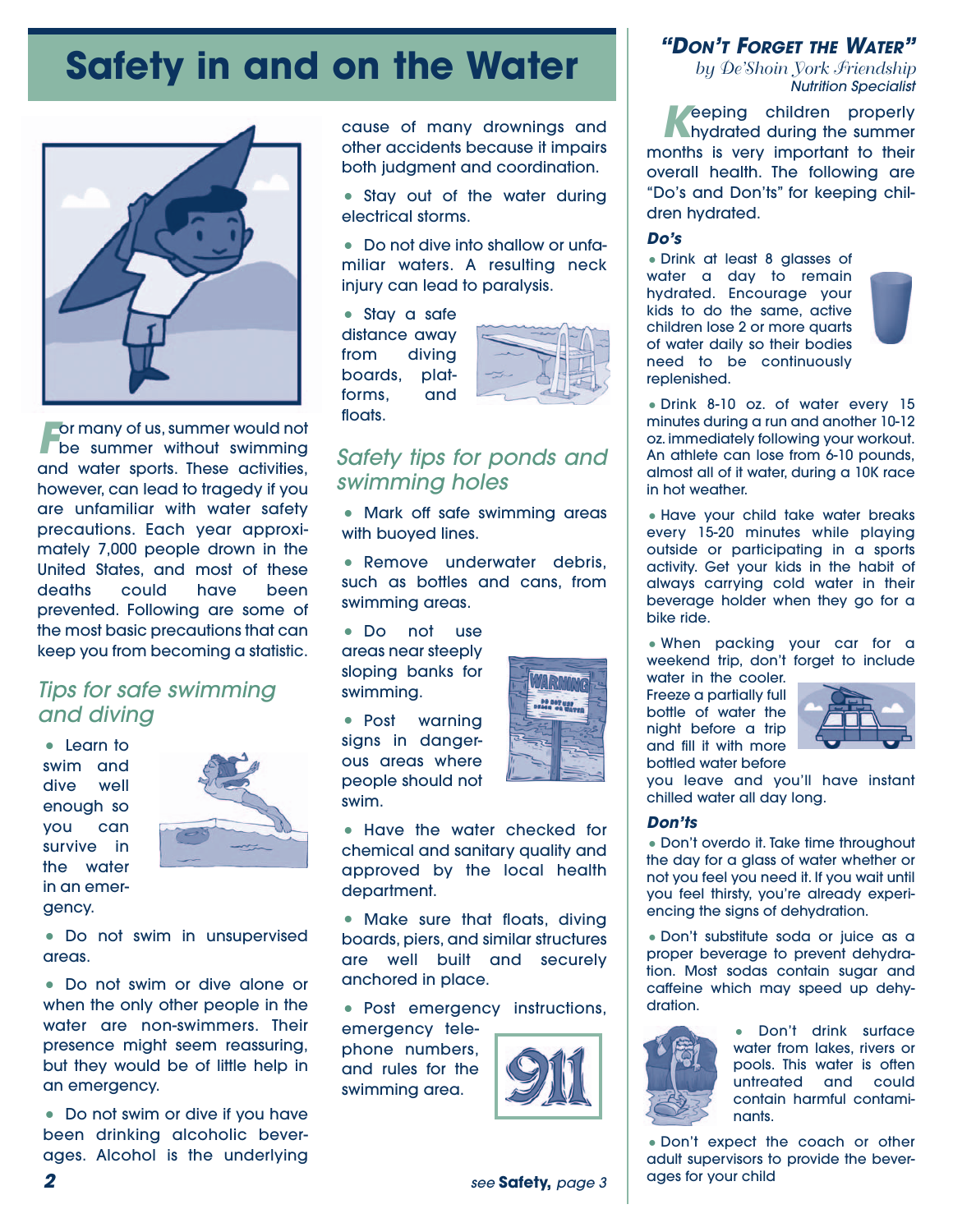### **Safety, continued from page 2**

supervised by lifeguards.

• If you get caught in a current, swim with it or diagonally

across it until you can get free or call for help. Do not attempt to swim against a current.

• Do not use breakable objects on the beach.

• Do not leave children unattended, even in areas where lifeguards are on duty.



• If you want to try a long distance swim, swim parallel to the shore and



close enough to the shore so that you can reach it easily.

• Do not strike up conversations with lifeguards or interfere in any other way with the performance of their jobs.

• If boating at the beach. boat occupants should wear Coast Guard approved life jackets.



• Know the "rules of the road" of the area in which you are boating.

• Remember that alcohol and driving don't mix whether the vehicle is a car, powerboat, jet ski, or canoe.







**Back** to school<br> **Back** to pping may be the only time you think about your backpack. However, you should give

some thought to backpacks all year because using them the wrong way can cause back pain. Backpacks make it easy to carry your school supplies. When used correctly, backpacks are the best way to carry your stuff. This is because the strongest muscles in the body, the back and the stomach muscles, should be used

to support the weight of the pack. Using these strong muscles to carry your book bag helps prevent shoulder or neck injuries.



A child should carry no more than10% of his/her body weight in a backpack. For example, if a child weighs 80 pounds, then the book bag should weigh not more

than 8 pounds. A load this size should be light enough allow the child to walk and stand up straight without hunching forward or leaning to the side.



### Tips for using backpacks

You can't stop going to school just because your backpack is too heavy. (Sorry, this excuse doesn't work!) So what can you do? Try these tips to stop backpack pain in its tracks:

• Make sure you have a pack with two padded straps that go over your shoulders. The wider the straps, the better.

• Forget about packs that go over one shoulder or across your chest (often called messenger bags) because they don't



allow you to center the weight evenly over your spine.

• Look for a pack with multiple compartments inside so the weight can be distributed more evenly.

• Find a pack with a waist belt. They're great for helping to distribute the weight of your books more evenly across your body.

• Consider a pack with wheels. There are guidelines and considerations to keep



in mind with this kind of pack. Many schools and school districts don't allow rolling backpacks due to kids tripping over them in the halls. Be sure you find out if you can have one and find out the right way to pack it and carry it to be safe.

• Pay attention when you pack. Put the heaviest books closest to your body when you pack your backpack to reduce strain on your shoulders and neck.

• Use your desk or locker. Don't carry around books that you don't

need. Use your locker or your desk to store extra books and papers.



• Don't linger

with a loaded pack. The longer you carry your pack, the more pressure you're placing upon your back.

If you walk home from school, drop off your backpack as soon as

**<sup>3</sup>** see **Backpacks,** page 4